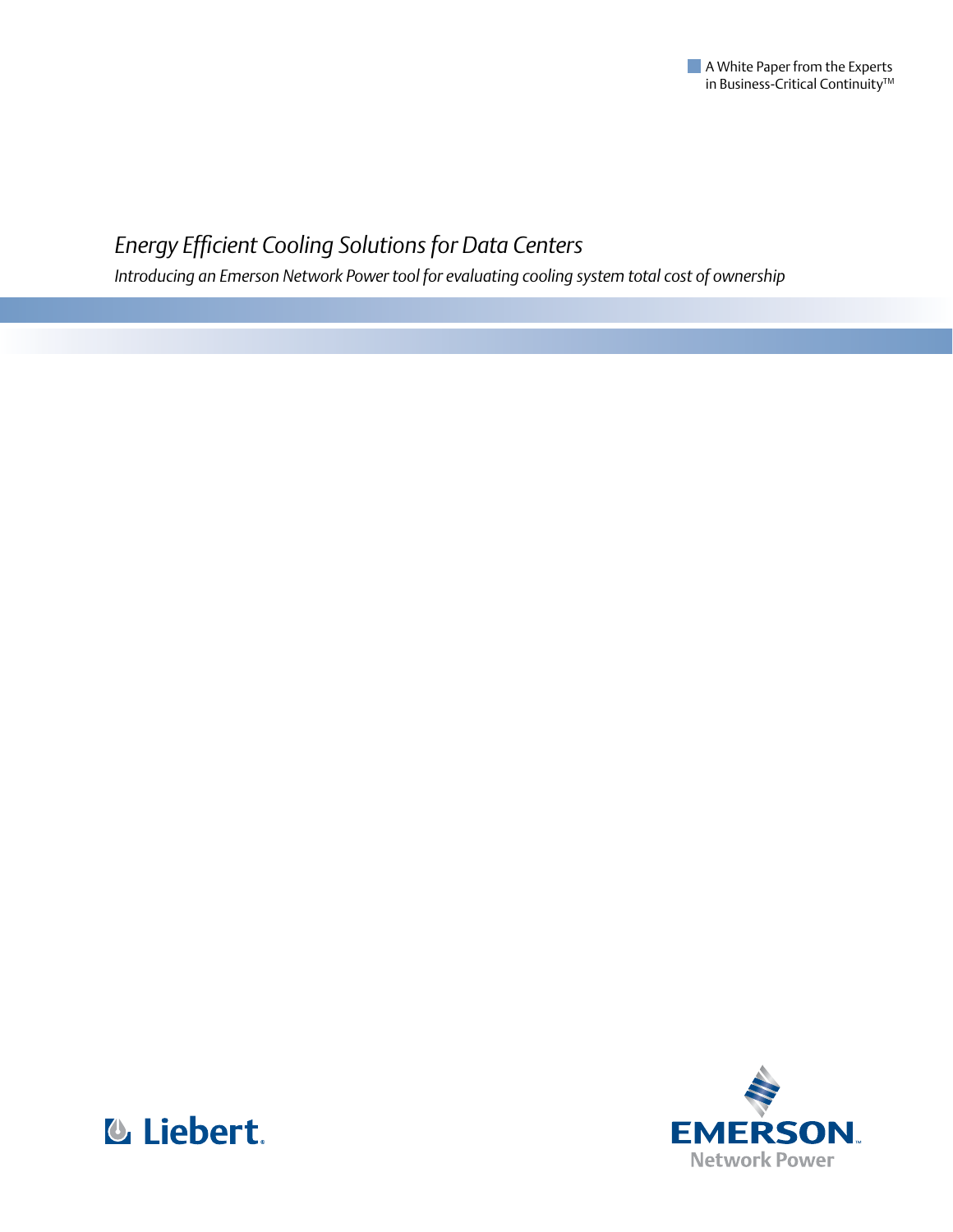#### **Executive Summary**

Global electricity prices increased 56 percent<sup>1</sup> between 2002 and 2006, right along with a dramatic upswing in data center energy consumption. The financial implications are staggering, with annual power costs for U.S. data centers as high as \$4.5 billion<sup>2</sup>. Beyond that, the environmental costs of data center energy demands also concern many organizations today. Whether the motivation is reducing costs, minimizing carbon footprint or both, many organizations are committed to finding solutions that help improve data center efficiency.

The data center cooling system is a primary target for energy efficiency improvements. Emerson Network Power analyzed data center energy usage and found that cooling systems — comprised of cooling and air movement equipment — account for 38 percent of energy consumption, as shown in Figure 1. Fortunately, cooling system technologies exist that can substantially slash costs from the data center electricity bill. Economizers and supplemental cooling systems are two such technologies that will be considered in this paper.



**Figure 1. Typical power draw in a data center. \*Cooling load assuming chilled water based cooling system. Source: Emerson Network Power, November 2007.**

In certain climates, the use of economizer systems can lower energy usage and at the same time lessen wear on some components in the cooling equipment and decrease operational costs. Supplemental cooling, which concentrates cooling right next to the rack, is particularly effective in increasing cooling system energy efficiency in today's high density server environment. Used alone or in combination, they may be excellent choices for reducing energy consumption in your data center.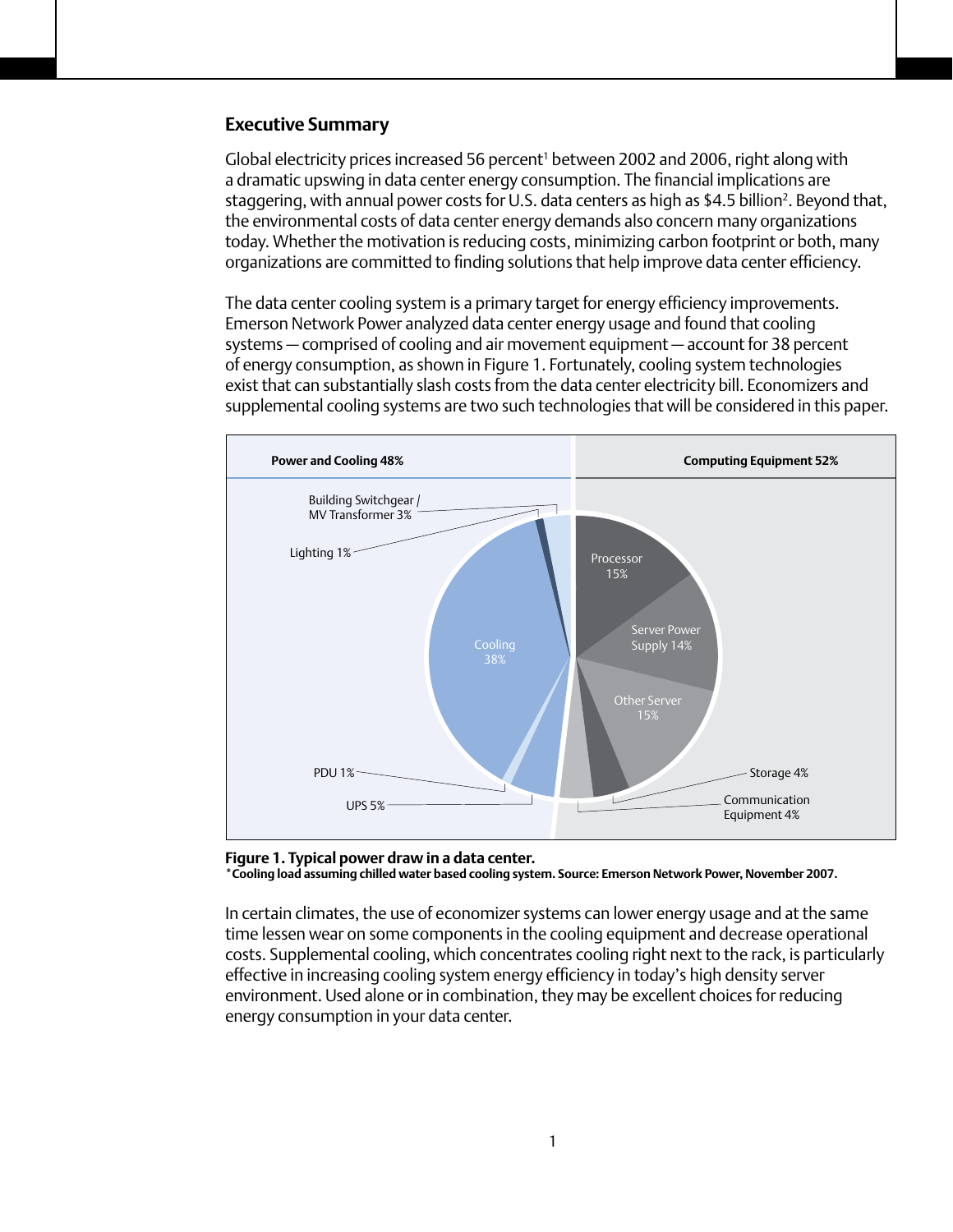The purpose of this paper is to discuss the energy savings potential of these technologies and to show you how an interactive tool developed by Emerson Network Power can help you evaluate that potential in the real-world space of your own data center.

# **Economizer Systems and How They Improve Energy Efficiency**

Economizer systems can have a significant impact on energy usage. In many locations, economizers can be used to allow outside cool air to complement data center cooling systems and provide "free cooling" during colder months. A study on building control systems conducted by Battelle Laboratories and reported by the National Building Controls Information Program, found that on average the normalized heating and cooling Energy Use Intensity (EUI) of buildings with economizers was approximately 13 percent lower than those without economizers.<sup>3</sup>

When an economizer system is operating, the use of an air conditioning system's compressor(s) and related electro-mechanical components is reduced or eliminated. This reduces energy consumption.

In fact, the effectiveness of economizers at reducing energy consumption has led to their use being mandated in some building codes since early 2000. Currently, the U.S. Department of Energy's Building Energy Codes Program mandates the use of economizers in certain geographies to assure compliance with the 2006 International Energy Conservation Code.4

#### *Types of Economizers and How They Work*

The two basic types of economizer systems are air economizers and fluid economizers. While both have the ultimate goal of free cooling, they possess fundamental differences that impact the environments in which each is most appropriately used.

The **air economizer** serves as a control mechanism to regulate the use of outside air for cooling in a room or building. It admits into the room the appropriate volume of outside air to satisfy cooling demands. Sensors on the air economizer measure the outside and inside air conditions. If outside conditions are suitable for the use of outside air for cooling<sup>5</sup>, the economizer introduces the outside air for complete or partial cooling of the space. During the time these conditions exist, the need for the air conditioning system's chiller(s)/ compressor(s) is reduced or eliminated, which results in significant energy savings.

Air economizers are available in two types: a "dry air" system and an "evaporatively conditioned" air system. The former is the most common, but its use is restricted to a few geographic locations because of contamination issues and the high cost of energy required to add moisture to the room when the outside humidity is too low or too high. The evaporatively conditioned system is an economical method for conditioning the air before it comes into the data center, but reliability issues (mildew concerns and high maintenance requirements) have generally made this approach unattractive to most data center operators.

*In certain geographical locations, economizers can satisfy a large portion of data center cooling requirements. The Emerson Network Power TCO optimization tool allows you to compare multiple economizer alternatives to see which is best for your data center. Contact your local Liebert Representative to find out how you can utilize this tool.*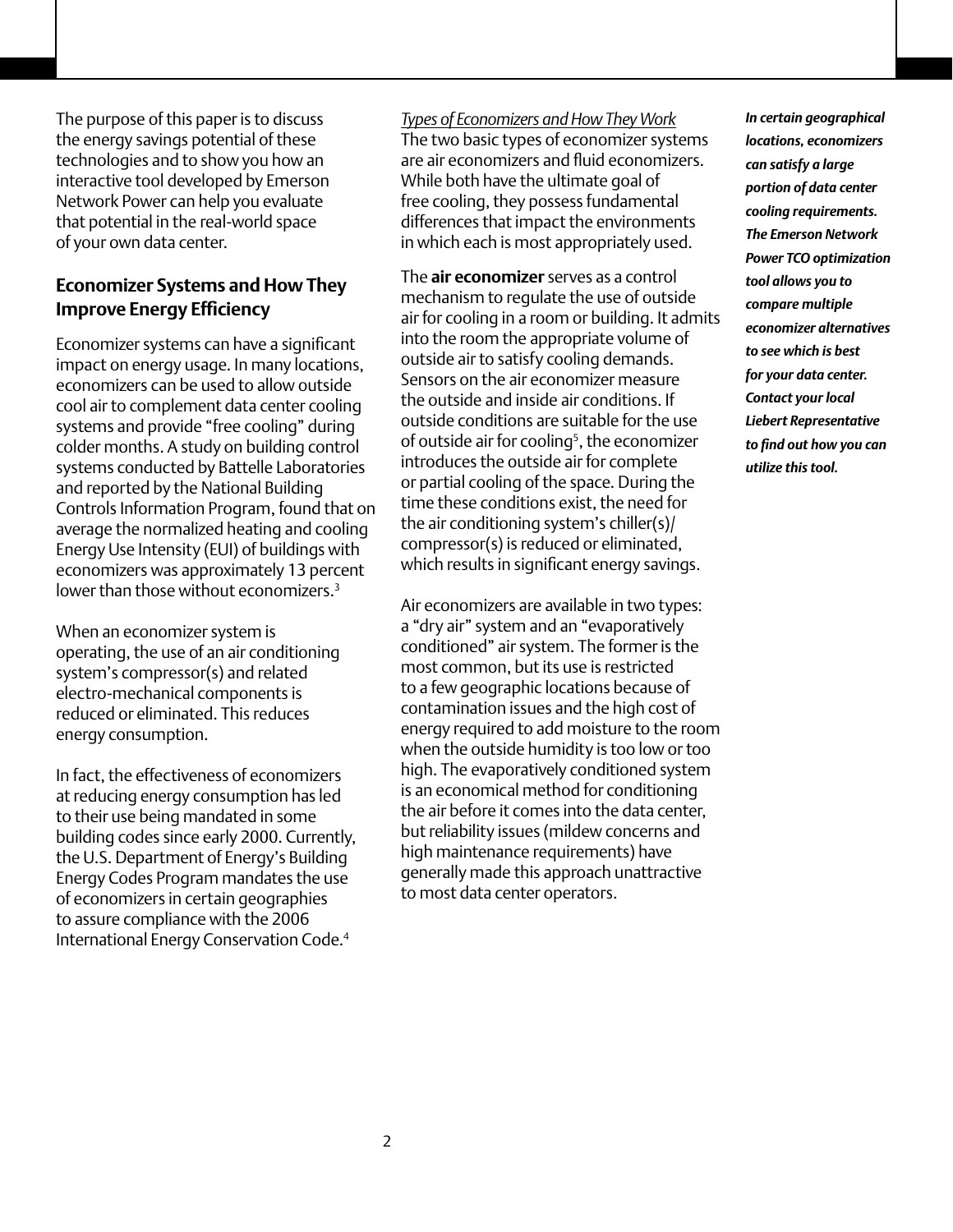

**Figure 2. This data center cooling system incorporates economizers in modular mixing boxes mounted on top the computer room air handling units.**

Air economizers can be incorporated into rooftop air handlers or mixing boxes mounted on each computer room air handling unit (CRAH). Economizers incorporated in CRAH mixing boxes, as shown in Figure 2, are modular, easy to deploy and less expensive than the alternative, but have greater architectural impact.

As its name would suggest, a **fluid economizer** system is typically incorporated into a chilled water or glycol-based cooling system. This type of economizer works in conjunction with a heat rejection loop consisting of a cooling tower or drycooler to satisfy cooling requirements. With the economizer operating, the fluid used in the cooling system passes through an additional heat exchanger/coil, minimizing the need for chiller/compressor operation.

During colder months, the glycol solution returning from the outdoor drycoolers or cooling tower feeding the CRAC units is routed to the second coil, which becomes the primary source of cooling for the room. As long as the "free cooling" fluid is 8 degrees Fahrenheit below the air temperature

returning to the CRAC unit, there is some benefit for having the free cooling running, because it minimizes the load on the primary cooling method. Similarly in CRAH units, a secondary heat exchanger between the cooling tower fluid and the chilled water loop takes away part of the heat from the return water loop and reduces the load on the chiller.

Once the decision is made to use a fluid economizer, additional decisions about the type and configuration to use in your data center will need to be made. Fluid economizers are available in two types: direct and indirect. The direct type allows the cooling tower water to flow directly through the cooling loop. This approach is rarely used in data centers due to the desire to minimize the impact of contaminants on the copper piping. Most often water from the cooling tower will be used to indirectly produce chilled water that will then cool the data center. The indirect type of fluid economizer overcomes this by using a heat exchanger to isolate the open tower fluid loop from the other cooling loops.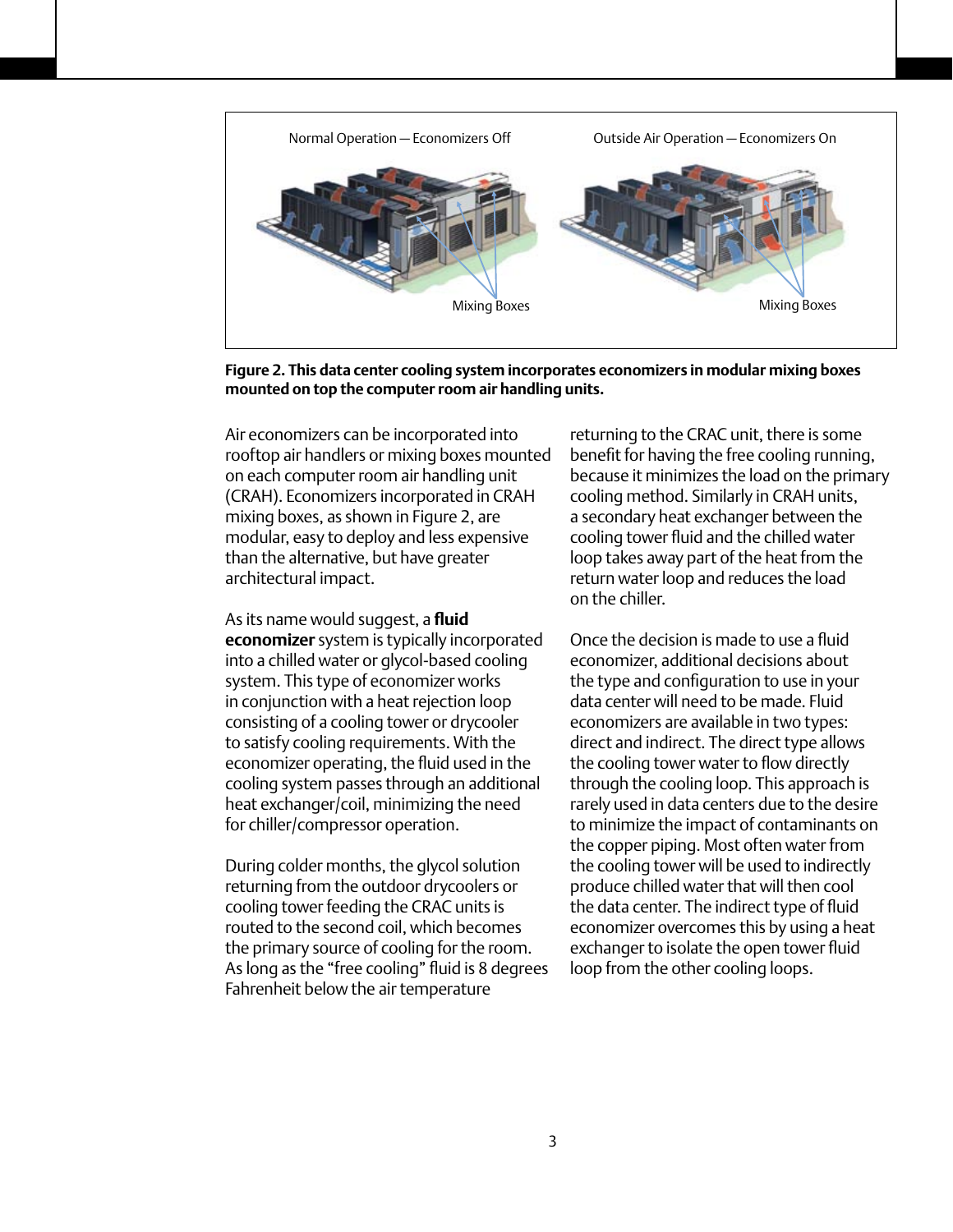Indirect fluid economizers may be organized in parallel or series configuration within the cooling system. The *parallel configuration* is most common in large building chiller plant installations and has lower initial capital costs. The cooling loop in a parallel economizer system is isolated from the chiller. This means it carries the entire cooling load when outside conditions allow free cooling. If it's too warm, the economizer is shut down entirely and the chiller takes over.

The *indirect series configuration* is always used on modular data center CRAH/CRAC units. This configuration also is used in building chiller plant installations when energy optimization is desired. A series economizer can continue operating at warmer temperatures than an economizer operating in parallel, because the series economizer is able to share the load with the chiller/compressor. Consequently, the series economizer results in free cooling a greater percentage of the year.

#### *Choosing the Right Economizer for Data Center Applications*

Theoretically, if the outside temperature is cool enough, 100 percent outside air can be used to meet cooling demand. In this case, an air economizer should be sufficient for the job. However, computer systems have stringent environmental requirements that make cooling computer rooms different from other commercial buildings.

Unlike the seasonal and intermittent heating and cooling requirements of office buildings in similar facilities, the controlled environment of a data center requires continuous, year-round cooling. This makes it an ideal candidate for economizer systems during the fall, winter and spring months in cold or temperate climates. Maintaining the consistent, acceptable temperature levels can be done with either an air or fluid economizer system, but humidity control becomes a significant challenge with the air economizer system.

A clean, filtered environment with control of humidity is mandatory in a data center. Ignoring the impact of humidity can result in serious short and long term problems, including damage to IT equipment and to the facility's infrastructure. In most cases, the optimal relative humidity (RH) range for a data center environment is 40 to 55 percent.<sup>6</sup>

Introducing outside air via an air economizer system in the cold winter months is fine from a temperature standpoint, but it can lower RH to unacceptable levels, causing electrostatic discharge that interferes with normal equipment operation. A humidifier must be used to compensate for this problem, but its operation offsets some of the energy savings provided by the economizer. Depending on the particular location of the data center, humidification costs could run into thousands of dollars per year to maintain the room conditions.

In contrast, fluid-side economizer systems use the cold outside air to cool the water/ glycol loop in the cooling system, which in turn provides fluid cold enough for the cooling coils in the air conditioning system. This keeps the outside air out of the space and eliminates the need to humidify that air. Another advantage of not admitting

*A clean, filtered environment with control of humidity is mandatory in a data center. Ignoring the impact of humidity can result in serious short and long term problems, including damage to IT equipment and to the facility's infrastructure.*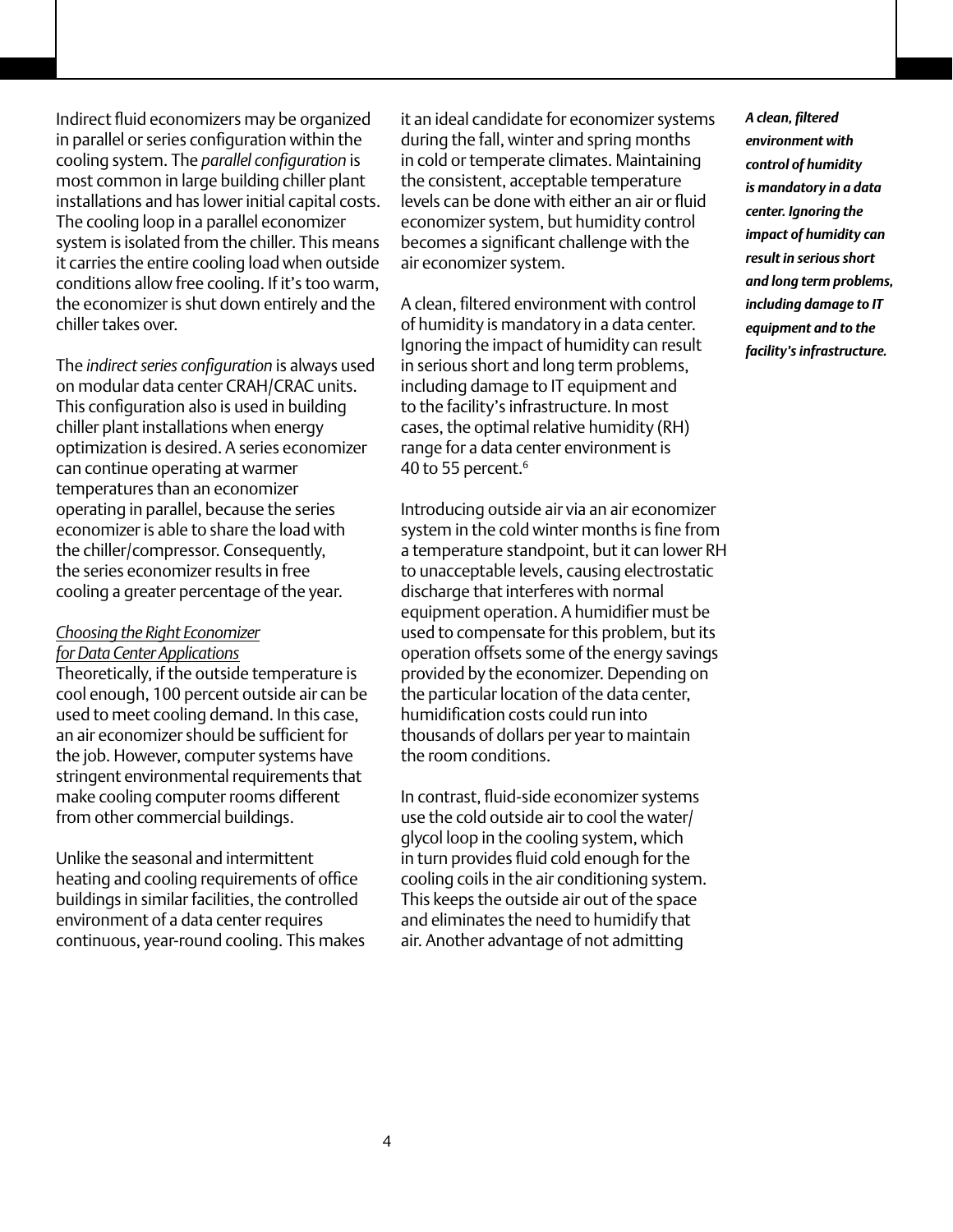*Supplemental cooling systems bring cooling closer to the source of heat, reducing the amount of energy required for air movement. Supplemental cooling is a relatively new approach to data center cooling that was pioneered by Emerson Network Power with its Liebert XD System™.*

outside air into the data center is preventing gaseous contaminants, dust and pollen from damaging sensitive electronics, as can happen when using an air economizer. Filtration systems can be added, but these do not always remove gaseous contaminants and their cost may minimize any gains from free cooling. Air economizers also are subject to higher filter replacement and maintenance requirements because of the problems associated with bringing in air from the outside.

Air economizers are effective when the conditions listed below are met:

- •Full "free cooling" is attained when the outside air is 2 degrees Fahrenheit below the entering cold aisle temperature,
- Partial benefit is also attained when the outside air temperature is 2 degrees Fahrenheit lower than the air temperature returning to the CRAH, and
- Dewpoint is less than 60 and above 43 degrees Fahrenheit.

In reality, these conditions are met at a significant amount of time only along a thin band stretching inland about 25 miles from the Pacific Coast.

Fluid economizers, on the other hand, deliver greater value in a wider range of climates and are a better choice for data center cooling systems because they:

- •Control humidity better,
- •Prevent contaminants from entering the room, and
- •Require less filter changing and maintenance.

A detailed technical discussion of air vs. fluid economizers is provided in the Liebert white paper *Utilizing Economizers Effectively in the Data Center*, available at **www.liebert.com**.

#### **Supplemental Cooling**

Supplemental cooling is "sensible only cooling" that is deployed to support the standard perimeter (under-floor) cooling units. Supplemental cooling systems bring cooling closer to the source of heat, reducing the amount of energy required for air movement. Supplemental cooling is a relatively new approach to data center cooling that was pioneered by Emerson Network Power with its Liebert XD System™. This approach overcomes the cooling capacity limitations of raised floor cooling systems in high heat density applications by using modules placed directly above or alongside high-density racks to supplement the air coming up through the floor. Being close to the source of the heat allows for immediate response to the load at the rack. Also, unlike the economizer solutions also discussed in this paper, the Liebert XD system is relatively easy to deploy at an existing operating site and can be added in a plug-and-play fashion as the data center needs change.

Overhead supplemental cooling systems utilize up to 32 percent less power than traditional floor-mounted precision air conditioners to cool 1 kW of sensible heat. One reason for this savings is the fan horsepower required to move the air is up to 65 percent less, because it has to move the air fewer than three feet against zero static pressure. The supplemental cooling modules provide 100 percent sensible cooling, which means no energy is wasted with inefficient latent heat removal. Additionally, those units using the waterless "two-phase" fluid utilize a new revolutionary micro-channel coil system that is twice as effective as a traditional tube and fin coil.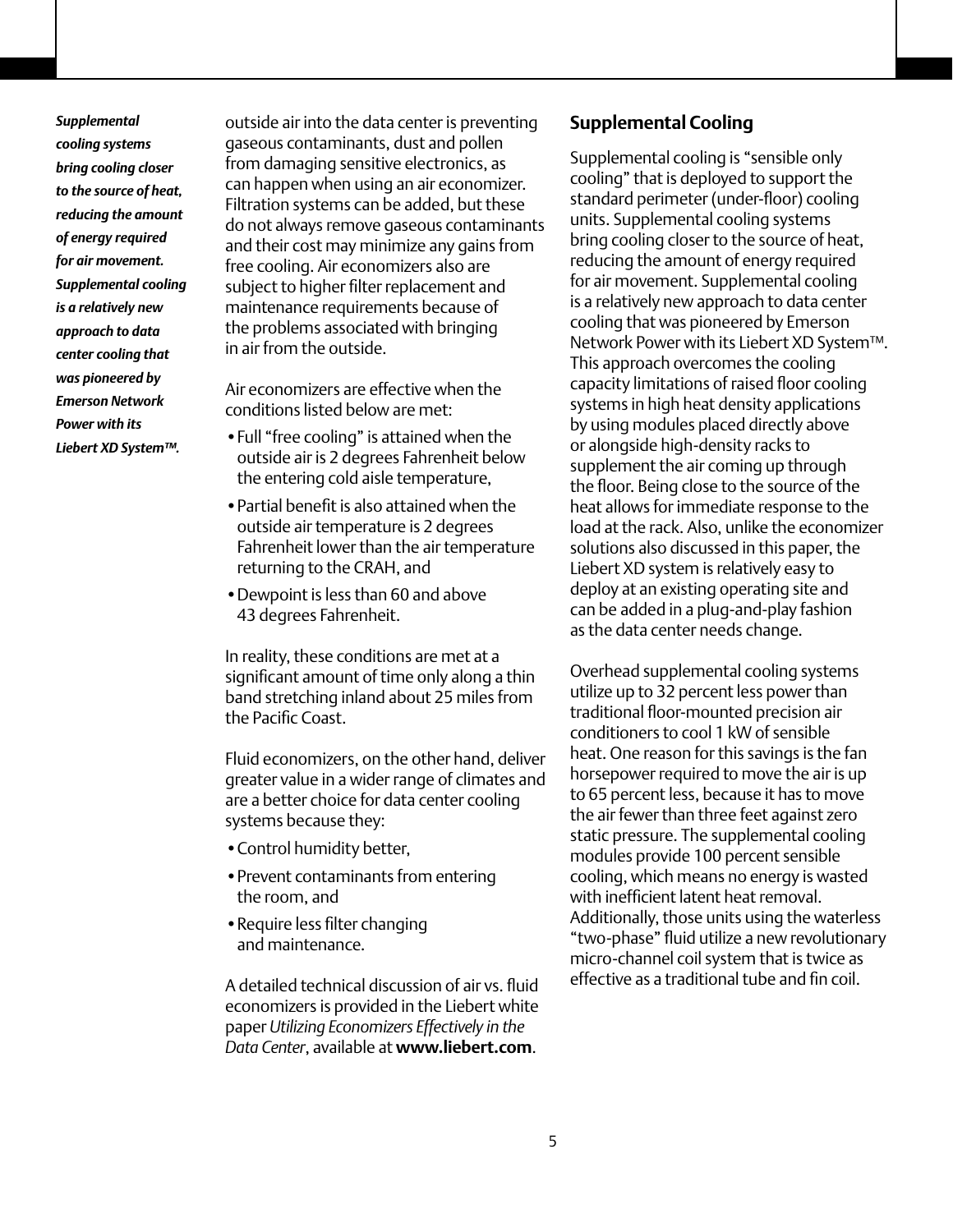With supplemental cooling, you do not need to over chill the data center to eliminate hot spots, which is an issue with a raised floor cooling only approach. Additional energy savings is achieved because the cold aisle does not have to be cooled to 62 degrees Fahrenheit to maintain the desired 70 degrees Fahrenheit in other areas experiencing the hot bypass air.

For more information on supplemental cooling, see the white paper *Blade Servers and Beyond: Adaptive Cooling for the Next Generation of IT Systems*, available at **www.liebert.com**.

# **Cooling System Total Cost of Ownership Optimization Tool**

We have focused thus far on two promising cooling system technologies to help achieve greater data center energy efficiency. When selecting the best cooling system for a new data center, however, energy efficiency may be only one business criterion that weighs into the decision. With this in mind, the cooling system total cost of ownership (TCO) optimization tool allows you to evaluate cooling system strategies for your data center location and design requirements based on the business criteria most important to data center management.

#### *Cooling System Strategies*

1. *Traditional*

This strategy represents the traditional data center design, as shown in Figure 3, with standard CRAH units connected to a building chilled water (CW) system providing chilled water (supply CW) at 45 degrees Fahrenheit and return CW at 55 degrees Fahrenheit. The maximum kW per rack is limited to 5 kW.

2. *Standard Liebert XD System* Figure 4 illustrates this strategy, which adds a standard Liebert XD supplemental cooling system to the Traditional strategy. In the tool, the supply CW temperature is retained at 45 degrees Fahrenheit and the maximum rack heat density increased to 10 kW per rack to optimize the energy efficiency when using the Liebert XD system. While the Liebert XD system can support rack loads up to 30 kW per rack, at this time the TCO tool accepts up to 20 kW only.

The next four strategies allow the user to modify the above strategies by selecting certain options. These include the energy saving options of raising the temperature of the CW entering the data center cooling equipment to 50 or 55 degrees Fahrenheit and adding variable air flow to all the fan coil systems.

*The cooling system total cost of ownership (TCO) optimization tool allows you to evaluate cooling system strategies for your data center location and design requirements based on the business criteria most important to data center management.*



**Figure 3. Traditional cooling strategy.**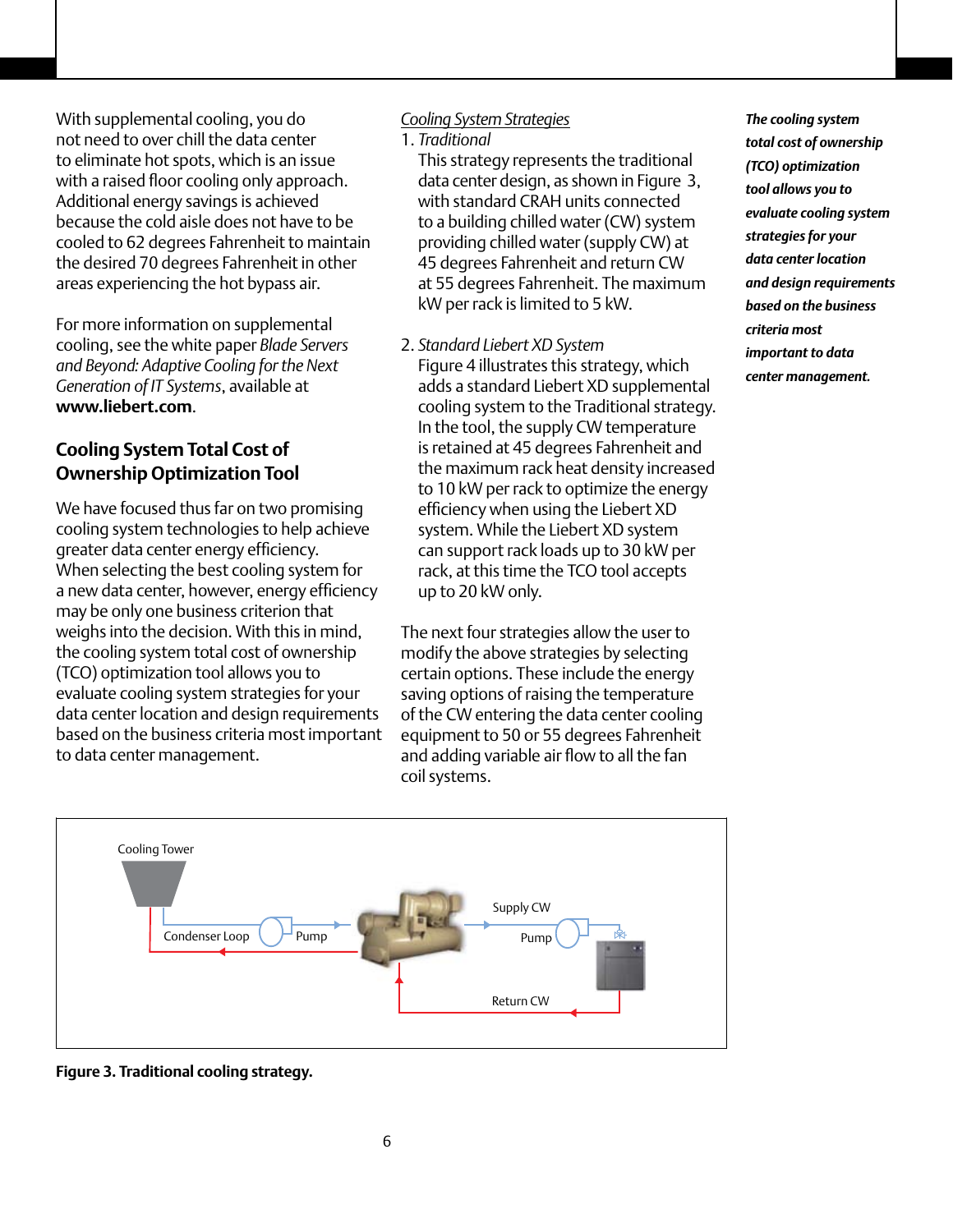

**Figure 4. Standard Liebert XD system strategy.**

3. *Optimized Traditional*

For the purposes of this white paper, the traditional strategy is optimized for energy efficiency by adding a series fluid economizer to the building CW system. This is illustrated in Figure 5. (A series fluid economizer is used here and in strategy 5 below because, as discussed previously, it allows the economizer to be used more during the year than a parallel fluid economizer.) In addition, the supply CW temperature can be raised and variable air flow option added. With this approach and raised floor heights of 3 to 4 feet, you can attain a maximum of 8 kW per rack.

- 4. *Optimized Liebert XD System* This strategy optimizes the Liebert XD supplemental cooling system to include the optional variable air flow. It maintains the supply CW temperature at the standard 45 degrees Fahrenheit but allows the addition of up to 15 kW per rack. (Outwardly this strategy looks the same as strategy 2, shown in Figure 4.)
- 5. *Liebert XD System with Fluid Economizer* The Liebert XD system with fluid economizer strategy seeks maximum energy efficiency. It starts with all the options in strategy 4, adds an indirect series fluid economizer, as illustrated in



**Figure 5. Optimized traditional strategy.**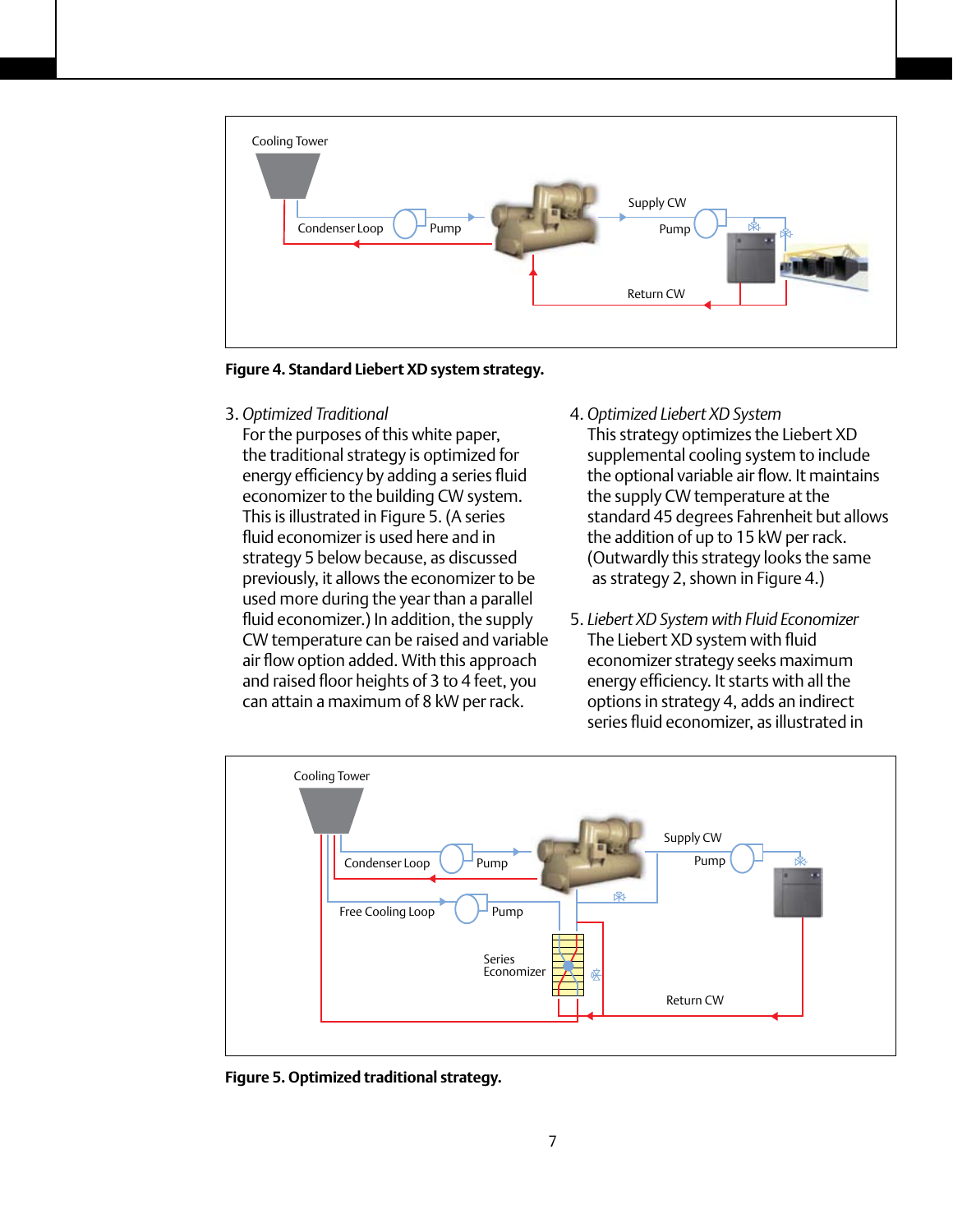

*Using the TCO optimization tool, you can compare the TCO, which includes the initial capital costs plus the net present value of future operating expenses.*



Figure 6, and allows the CW temperature to be increased to maximize the operating time of the economizer. This strategy also allows up to 20 kW per rack to be supported.

6. *Air Economizer*

This strategy begins with the traditional strategy and adds an air economizer system, shown in Figure 7. It also supports up to 8 kW per rack, and includes the optional variable air flow and option to raise the supply CW temperature.

Using the TCO optimization tool, you can compare the TCO, which includes the initial capital costs plus the net present value of

future operating expenses, for each of the above strategies. You will be able to compare these solutions after entering a number of variables specific to your data center, including:

- •City in which the data center is located
- •IT load between 2 and 5 mega watts (MW)
- Chilled water temperature (45, 50 or 55 degrees Fahrenheit)
- •Maximum kW per rack up to 20 kW per rack (size of room shrinks when kW per rack is increased); future editions of this tool will allow for higher kW per rack
- •Peak energy cost per kW hour
- •Off peak energy cost per kW hour



**Figure 7. Air economizer strategy.**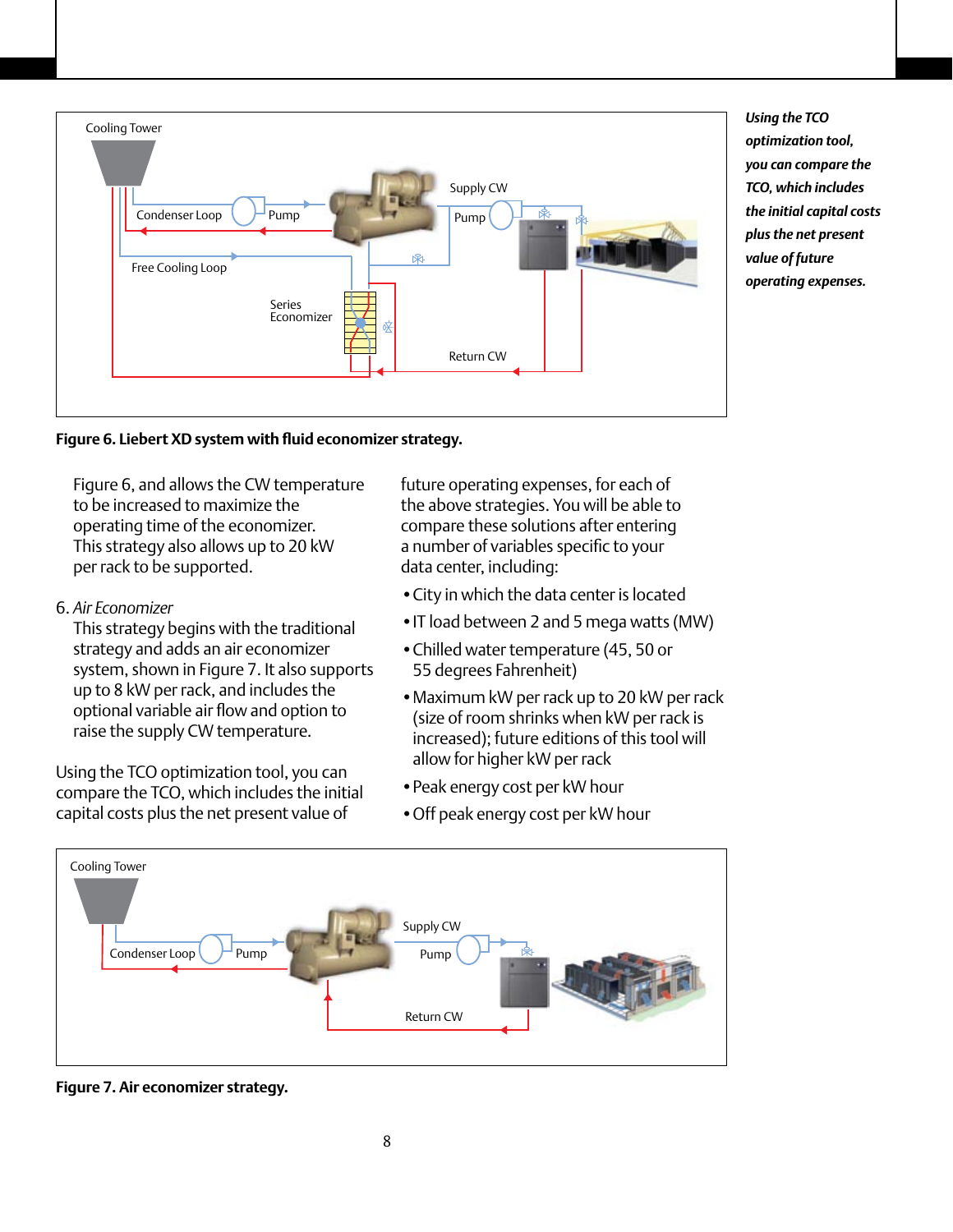*After the user selects or enters the required variables, the tool immediately will reveal the effective hours — or percentage of hours of operation of the economizer during the year for four types of economizer.*

- •Added floor space above the minimum required for racks, PDUs, etc.
- •Whether variable air flow is implemented on all fans
- •Total cost of raised floor space per square foot
- •Cost of adding a rack (rack plus cabling)
- •TCO NPV number of years (5,10)
- TCO NPV discount rate

#### *Economizer Results and Sample Reports*

After the user selects or enters the required variables, the tool immediately will reveal the effective hours — or percentage of hours of operation of the economizer during the year — for four types of economizer. While common sense might dictate that an economizer would not be useful in cities such as Dallas, the tool will show that fluid economizers can be used in a wider range of climates than expected — more than current building code requirements would lead you to expect.

The table below shows the availability of economizers (in percent hours) for ten locations when the temperature of the chilled water supply is 50 degrees Fahrenheit. This table is based on U.S. Department of Energy bin data. The cities were chosen because of the concentration of data

centers and wide range of climates. In addition to determining economizer effective hours, the TCO optimization tool allows you to compare the six cooling strategies to determine the best solution for your data center depending on your particular business criteria, including:

- •Annual energy cost
- •Energy efficiency
- •Capital costs (including or excluding racks and floor space)
- •Annual operating costs
- •Total cost of ownership timeframe (five or 10 years)

Below we present several sample reports to demonstrate the usefulness of the TCO optimization tool in determining the best cooling strategy for your data center based on relevant business criteria.

#### *City of Dallas*

We created a hypothetical data center located in the city of Dallas. Figure 8 shows the parameters entered by the manager of our hypothetical data center. Figure 9 shows an overview of the parameters entered by the data center manager as they apply to each of the six cooling system strategies. The results show the most energy efficient is strategy 5, but it also has a higher capital

| Location      | <b>Fluid Economizer</b><br>(Direct Series Type) | <b>Fluid Economizer</b><br>(Indirect Series Type) | <b>Fluid Economizer</b><br>(Indirect Parallel Type) | Air Economizer |
|---------------|-------------------------------------------------|---------------------------------------------------|-----------------------------------------------------|----------------|
| Atlanta       | 37%                                             | 22%                                               | 11%                                                 | 26%            |
| Boston        | 60%                                             | 45%                                               | 34%                                                 | 29%            |
| Chicago       | 58%                                             | 45%                                               | 35%                                                 | 24%            |
| <b>Dallas</b> | 32%                                             | 18%                                               | 9%                                                  | 28%            |
| Houston       | 23%                                             | 11%                                               | 3%                                                  | 23%            |
| Los Angeles   | 59%                                             | 30%                                               | 2%                                                  | 20%            |
| Minneapolis   | 60%                                             | 48%                                               | 40%                                                 | 26%            |
| New York      | 58%                                             | 41%                                               | 28%                                                 | 30%            |
| San Francisco | 46%                                             | 18%                                               | 2%                                                  | 58%            |
| Seattle       | 56%                                             | 34%                                               | 11%                                                 | 58%            |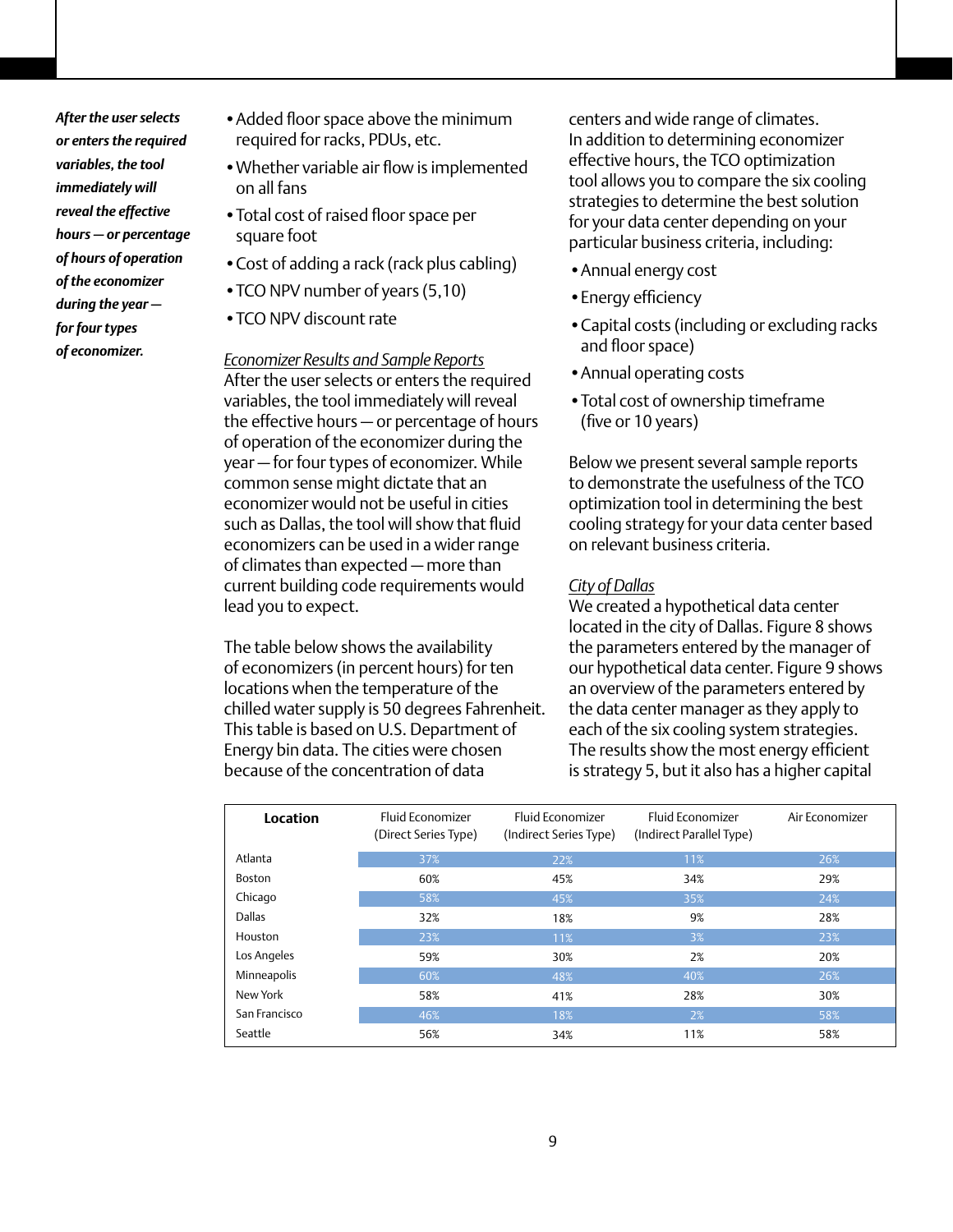| AERSON<br>Network Power                        |                                      |         |                           |                                                                    |                        | <b>&amp; Liebert.</b>    |  |
|------------------------------------------------|--------------------------------------|---------|---------------------------|--------------------------------------------------------------------|------------------------|--------------------------|--|
| Q                                              |                                      |         |                           |                                                                    |                        |                          |  |
|                                                |                                      |         |                           | Liebert Data Center TCO Report                                     |                        |                          |  |
| Name:                                          | John Smith                           |         |                           | City:                                                              | Dallas/Ft Worth, Texas | $\overline{\phantom{a}}$ |  |
| Company:                                       | ABC Corp                             |         |                           | IT Load:                                                           | 3 MW                   |                          |  |
| Address:                                       |                                      |         |                           | CW Temp F:                                                         | 50 F                   | $\blacktriangledown$     |  |
| City:                                          | Dallas                               |         |                           | Avg kW Per Rack:                                                   | 15 kW                  | $\overline{\phantom{0}}$ |  |
| State:                                         | Texas                                |         |                           | Fluid Economizer Type:                                             | Indirect Series        |                          |  |
| ZIP:                                           |                                      |         |                           | Day Energy Cost / KW Hr:                                           | \$.131                 |                          |  |
| Phone:                                         |                                      |         |                           | Night Energy Cost / kW Hr.                                         | \$.086                 |                          |  |
| Email:                                         | JS@abc.com                           |         |                           | Added Sq Ft above required for racks / PDUs / etc.:                | 6000 sqft              |                          |  |
|                                                | <b>Email Results</b>                 |         |                           | Implement variable airflow on all fans:                            | Yes                    |                          |  |
|                                                |                                      |         |                           | Total cost of raised floor space per sq ft:                        | \$ 300                 |                          |  |
|                                                | <b>Cold Aisle Temperature:</b>       |         |                           | Cost of adding a Rack (unit + cabling):                            | \$900                  |                          |  |
| <b>Traditional:</b>                            |                                      | @ Floor | <b>Est Top</b><br>of Rack | Maintenance cost /year for CRAH:                                   | \$1200                 |                          |  |
| w/ STD CRAH units                              |                                      | 58.0F   | 67.0F                     |                                                                    | 10 years               |                          |  |
| w/ Liebert XD Systems<br>per Selected CW Temp: |                                      | 64.8 F  | 64.8 F                    | TCO NPV calculation # years:<br>TCO NPV calculation discount rate: | 10%                    |                          |  |
| w/ STD CRAH units                              |                                      | 64.0F   | 73.6F                     |                                                                    | 10%                    |                          |  |
|                                                | w/ Liebert XD Systems (45F CW)       | 66.2F   | 66.2F                     | Reduced Air Economizer Usage (Pollen, Dust, etc.):                 |                        |                          |  |
|                                                | w/ Liebert XD Systems (Sel. CW Temp) | 69.2F   | 69.2F                     |                                                                    |                        | Generate Report          |  |
| w/ Air Economizer                              |                                      | 64.0 F  | 73.6 F                    |                                                                    |                        |                          |  |

## **Figure 8. Parameters for hypothetical Dallas data center.**

|                                                              |                |                     | <b>Overview of Strategies Being Analyzed</b> |                        |                                                   |                           |
|--------------------------------------------------------------|----------------|---------------------|----------------------------------------------|------------------------|---------------------------------------------------|---------------------------|
| <b>ABC Data Center</b><br>Dallas, Texas<br><b>Conditions</b> | Strategy 1.2   | SERIES 25 July 2019 | Sustaining<br>Traditional                    | Strategy & System      | lieber 10 System<br>with Economizes<br>Strategy's | Riccordanties<br>Strategy |
| <b>CW EWT</b>                                                | 45 °F          | 45 °F               | 50 °F                                        | 45 °F                  | 50 °F                                             | 50 °F                     |
| CW delta T                                                   | $10^{\circ}$ F | 8 °F                | 12 °F                                        | $10^{\circ}$ F         | $10^{\circ}$ F                                    | 12 °F                     |
| Air return Temp                                              | 75 °F          | 75 °F               | 80 °F                                        | 75 °F                  | 80 °F                                             | 85 °F                     |
| Air return RH%                                               | 45%            | 45%                 | 30%                                          | 45%                    | 30%                                               | 30%                       |
|                                                              |                |                     |                                              |                        |                                                   |                           |
| <b>System Being Compared</b>                                 |                |                     |                                              |                        |                                                   |                           |
| Rack load (kW)                                               | $\overline{5}$ | 10                  | 8                                            | 15                     | 15                                                | 8                         |
| Fluid Economizer Type                                        | No             | <b>No</b>           | <b>Indirect Series</b>                       | <b>Indirect Series</b> | <b>Indirect Series</b>                            | Air Economizer            |
| <b>Economizer Time</b>                                       | 0%             | 0%                  | 18%                                          | 0%                     | 18%                                               | 28%                       |
| $#$ Racks                                                    | 600            | 300                 | 375                                          | 200                    | 200                                               | 375                       |
| Room sq ft                                                   | 23,770         | 13,210              | 18,550                                       | 10,890                 | 10,890                                            | 16,510                    |
| CRAC sensible rating (kW)                                    | 113            | 115                 | 116                                          | 113                    | 119                                               | 250                       |
| # Crack units (n+2) ex Liebert XD =n+1                       | 32             | $\mathcal{L}$       | 32                                           | $\overline{2}$         | $\overline{2}$                                    | 15                        |
| Are variable speed fans used                                 | N <sub>0</sub> | <b>No</b>           | Yes                                          | Yes                    | Yes                                               | Yes                       |
| Liebert XD Systems                                           |                | 25                  | ÷.                                           | 24                     | 28                                                | ÷.                        |
| Liebert XDV Modules                                          |                | 291                 | $\overline{\phantom{a}}$                     | 303                    | 333                                               | $\overline{\phantom{a}}$  |
| est. Cold Aisle Temp @ Floor                                 | 58.0 °F        | 64.8 °F             | 64.0 °F                                      | 66.2 °F                | 69.2 °F                                           | 64.0 °F                   |
| est. Cold Aisle @ Top of Rack                                | 67.0 $°F$      | 64.8 °F             | 73.6 °F                                      | 66.2 °F                | 69.2 $°F$                                         | 73.6 °F                   |
| Redundancy                                                   | 21%            | 24%                 | 24%                                          | 24%                    | 24%                                               | 25%                       |

#### **Figure 9. The data center parameters entered into the TCO optimization tool map to each of the six cooling strategies.**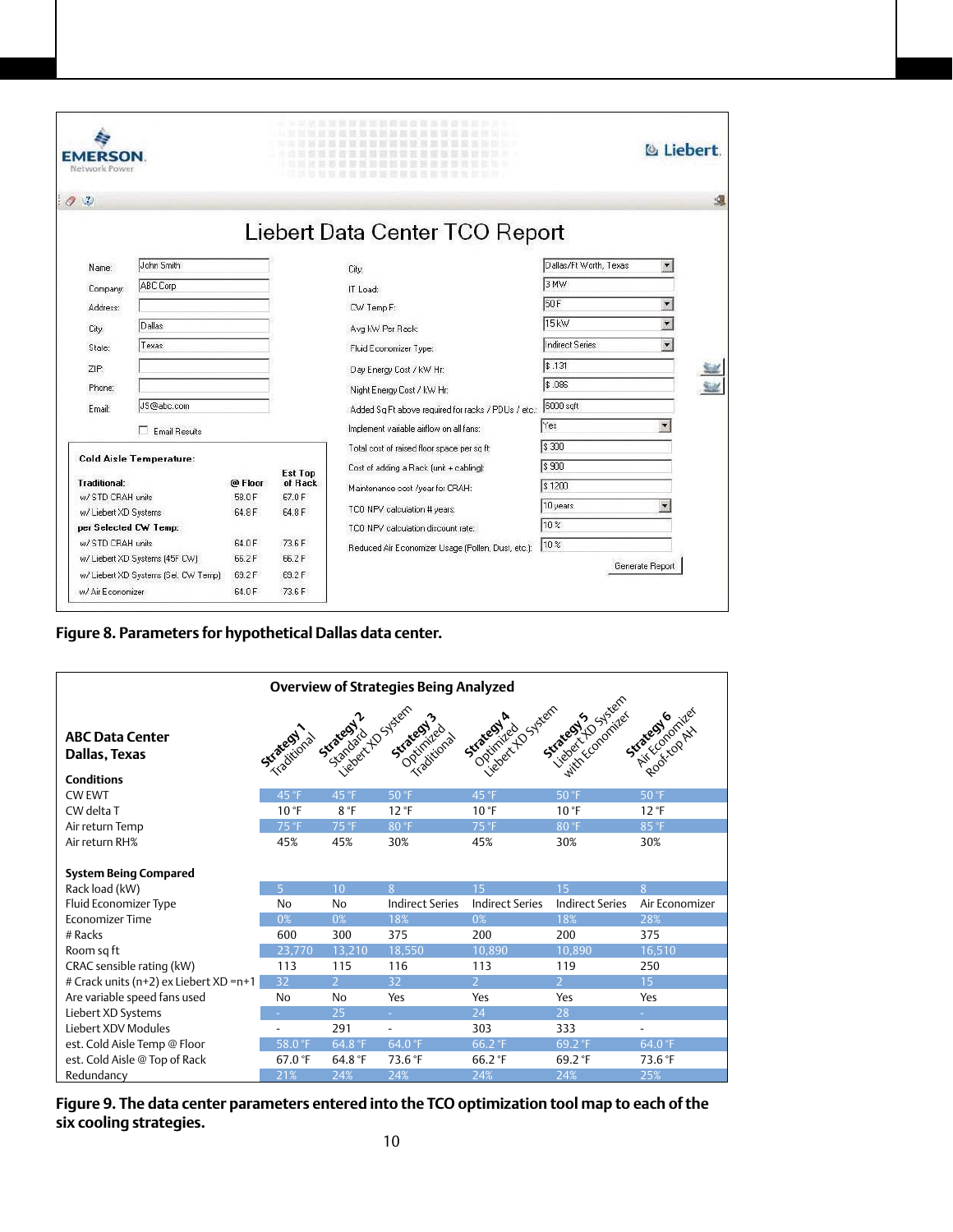| <b>Energy Costs Report</b>                           |        |    |                          |     |                                |     |                                               |     |                |                    |            |                                                   |                              |  |
|------------------------------------------------------|--------|----|--------------------------|-----|--------------------------------|-----|-----------------------------------------------|-----|----------------|--------------------|------------|---------------------------------------------------|------------------------------|--|
| <b>Energy Costs \$000</b>                            |        |    | <b>Strategy</b>          |     | liebert to System<br>Suatedy 2 |     | Strategy's<br>Optimized<br><b>Traditional</b> |     | Strategy A     | iebert 10 Street   | Strategy's | leager to System<br>Strategy 6<br>with Economizes | Air Economizes<br>Rooktopath |  |
| Energy costs per year<br>at .xx per kW / hr peak     | \$0.13 |    |                          |     |                                |     |                                               |     |                |                    |            |                                                   |                              |  |
| Energy costs per year<br>at .xx per kW / hr off peak | \$0.09 |    |                          |     |                                |     |                                               |     |                |                    |            |                                                   |                              |  |
| Chiller                                              |        | \$ | 612                      | S   | 531                            | S.  | 404                                           | S.  | 502            | S                  | 432        | S.                                                | 378                          |  |
| Chiller pumps (kW)                                   |        | \$ | 147                      | \$  | 122                            | \$  | 83                                            | \$  | 122            | \$                 | 121        | \$                                                | 76                           |  |
| Cooling tower (kW)                                   |        |    | 47                       | Ŝ   | 47                             |     | 49                                            |     | 39             | $\varsigma$        | 46         |                                                   | 50                           |  |
| Chiller condenser pumps                              |        | \$ | 80                       | \$  | 66                             | \$  | 83                                            | \$  | 66             | \$                 | 66         | \$                                                | 85                           |  |
| Dehum equipment<br>at xx $w/sq$ ft                   | 2.8    | S  |                          |     |                                | S.  | 49                                            |     |                | \$.                | 29         | \$                                                | 43                           |  |
| Liebert XDP                                          |        | \$ | $\overline{\phantom{a}}$ | \$  | 25                             | \$  | $\overline{\phantom{a}}$                      | \$  | 24             | \$                 | 13         | \$                                                | $\overline{\phantom{a}}$     |  |
| Liebert XDV                                          |        | \$ |                          |     | 55                             | \$. |                                               | \$. | 58             | $\hat{\mathbf{S}}$ | 35         |                                                   |                              |  |
| Rehumidification                                     |        | \$ | 176                      | \$  | 1                              | \$  | ÷,                                            | \$  | $\overline{2}$ | \$                 | ٠          | \$                                                |                              |  |
| CRAC fans                                            |        |    | 228                      | \$. | 14                             | \$. | 125                                           |     | 14             | ٢                  | 8          |                                                   | \$121                        |  |
| <b>Total Energy Costs</b>                            |        |    | \$1,291                  | \$  | 860                            | S   | 793                                           | S   | 826            | Ś                  | 748        |                                                   | \$753                        |  |
| saved versus Traditional                             |        |    |                          | S   | 430                            | \$  | 498                                           | Ś   | 465            | Ś                  | 543        | S                                                 | 538                          |  |
| % change from Traditional                            |        |    |                          |     | 33%                            |     | 39%                                           |     | 36%            |                    | 42%        |                                                   | 42%                          |  |
|                                                      |        |    |                          |     |                                |     |                                               |     |                |                    |            |                                                   |                              |  |

Figures 10 through 12 are examples of reports available using the cooling system TCO optimization tool. Again, these reports are specific to the hypothetical ABC data center located in Dallas.

#### **Figures 10. Energy cost savings of strategies 2 – 6 compared to strategy 1.**

|                                             |     |               |               |               | <b>Capital Costs Report</b> |                |                           |                         |                     |                    |                                  |                    |                 |
|---------------------------------------------|-----|---------------|---------------|---------------|-----------------------------|----------------|---------------------------|-------------------------|---------------------|--------------------|----------------------------------|--------------------|-----------------|
| <b>Capital Costs \$000</b>                  |     |               | Strategy 1.21 |               | COSLE CONTROLL              |                | Sustainled<br>Traditional |                         | Strategy & C Street |                    | Sueed 20 yrac<br>With Economizes |                    | Strategy of the |
| Chiller                                     |     | $\mathsf{\$}$ | 511           | $\mathbf{S}$  | 421                         | $\mathsf{S}$   | 450                       | $\mathbb{S}$            | 420                 | $\mathbf{S}$       | 393                              | $\mathsf{\$}$      | 461             |
| Economizer                                  |     |               |               |               |                             | \$             | 360                       |                         |                     | \$                 | 315                              | \$                 | 295             |
| Chiller pumps (kW) at 2+1                   |     | S             | 125           | $\mathsf{\$}$ | 103                         | \$             | 70                        | $\mathsf{\$}$           | 103                 | $\mathsf{\$}$      | 102                              | $\mathsf{\$}$      | 64              |
| Cooling tower (kW)                          |     | \$            | 114           | \$            | 94                          | \$             | 98                        | \$                      | 93                  | \$                 | 93                               | \$                 | 101             |
| Chiller condenser pumps                     |     | $\mathsf{\$}$ | 68            | $\mathsf{\$}$ | 55                          | $\overline{S}$ | 70                        | $\mathsf{S}$            | 55                  | $\mathsf{\$}$      | 55                               | $\mathsf{\$}$      | 72              |
| <b>CRAC</b> units                           |     | \$            | 360           | \$            | 23                          | \$             | 432                       | \$                      | 27                  | \$                 | 27                               | \$                 | 523             |
| Liebert XDP                                 |     | $\zeta$       |               | $\zeta$       | 525                         | $\zeta$        | ÷.                        | $\overline{\mathbb{S}}$ | 569                 | $\hat{\mathbf{r}}$ | 664                              | $\hat{\mathbf{S}}$ |                 |
| Liebert XDV                                 |     | \$            | ٠             | \$            | 322                         | \$             | $\overline{\phantom{a}}$  | \$                      | 336                 | \$                 | 394                              | \$                 | Ĭ.              |
| <b>HVAC</b> Installation                    |     |               | \$1.177       |               | \$1,246                     |                | \$1,480                   |                         | \$1,286             |                    | \$1.673                          |                    | \$1,515         |
| Switchgear/UPS/Emerson<br>Gen w/Install     |     |               | \$1,992       |               | \$1,793                     |                | \$1,841                   |                         | \$1.777             |                    | \$1,791                          |                    | \$1,884         |
| Cost of raised floor<br>at \$xxx/sq ft      | 300 |               | 7.131         |               | 3.963                       |                | 5.565                     |                         | 3.267               |                    | 3.267                            |                    | 4.953           |
| Cost of racks<br>at \$xxx/rack              | 900 |               | 540           |               | 270                         |                | 337.5                     |                         | 180                 |                    | 180                              |                    | 377.5           |
| Total Capital \$                            |     |               | \$12,016      |               | \$8,814                     |                | \$10,704                  |                         | \$8,113             |                    | \$8,953                          |                    | \$10,205        |
| <b>TCO</b>                                  |     |               | \$17.365      |               |                             |                |                           |                         |                     |                    |                                  |                    |                 |
| <b>TCO savings from Traditional</b>         |     |               |               |               | 29%                         |                | 18%                       |                         | 34%                 |                    | 30%                              |                    | 22%             |
| TCO period 5 years<br>TCO discount rate 10% |     |               |               |               |                             |                |                           |                         |                     |                    |                                  |                    |                 |

**Figure 11. Capital costs savings of strategies 2 – 6 compared to strategy 1.**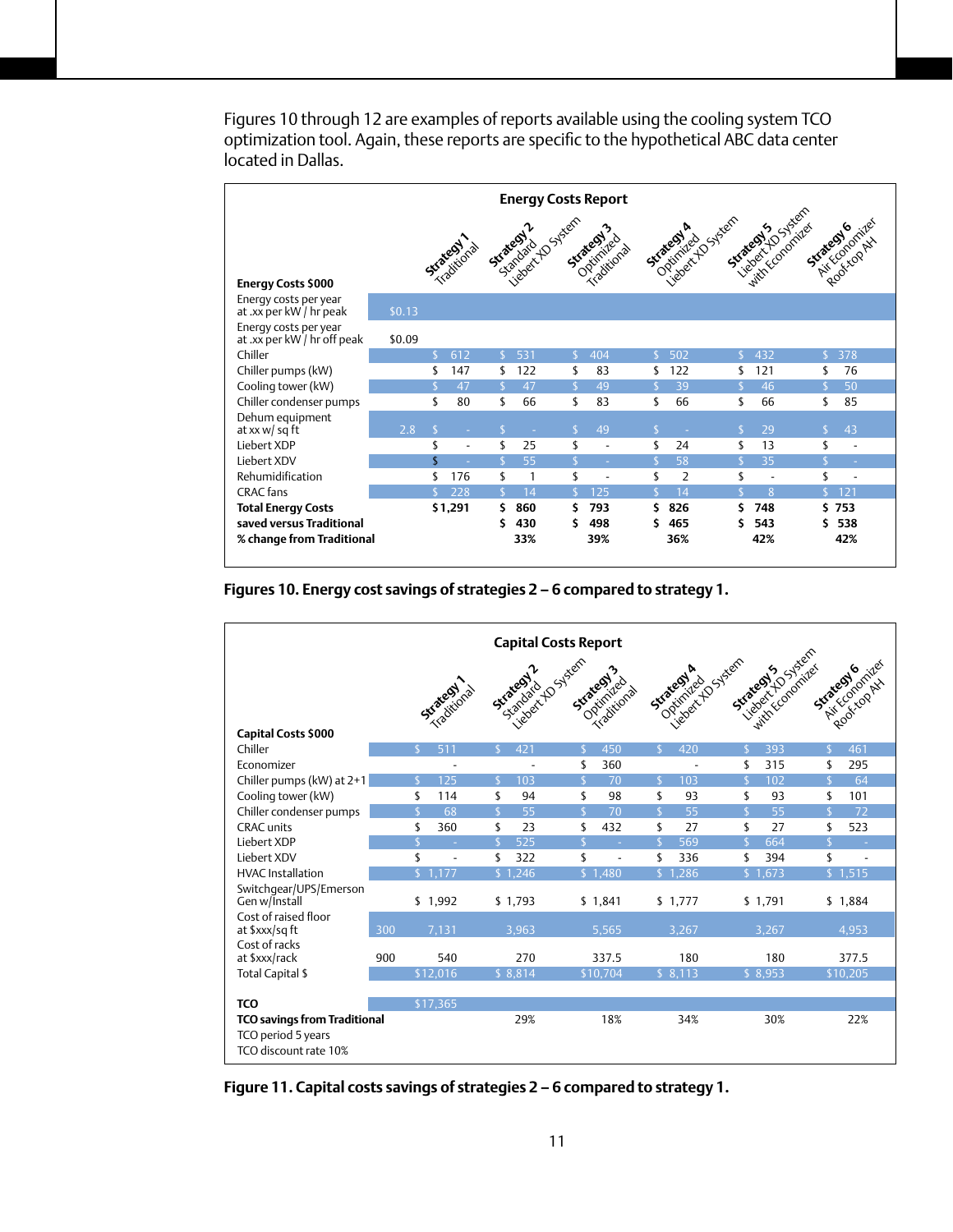| <b>TCO Report</b><br>rcu |                                      |           |         |          |                              |         |                           |                   |  |  |
|--------------------------|--------------------------------------|-----------|---------|----------|------------------------------|---------|---------------------------|-------------------|--|--|
|                          |                                      |           |         |          | <b>United Reports, drama</b> |         | English formal degreement | TO saintestitions |  |  |
|                          |                                      |           |         |          |                              |         |                           |                   |  |  |
|                          | <b>Solution</b>                      |           |         |          |                              |         |                           |                   |  |  |
| Strategy 1               | Traditional                          | 5kW/rack  | \$4,345 | \$12,016 | \$1,357                      | \$1,291 | \$1,411                   | \$17,365          |  |  |
| Strategy 2               | Standard<br>Liebert XD System        | 10kW/rack | 5%      | $-27%$   | $-33%$                       | $-33%$  | $-34%$                    | 29%               |  |  |
| Strategy 3               | Optimized<br>Traditional             | 8kW/rack  | 10%     | $-11%$   | $-25%$                       | $-39%$  | $-35%$                    | 18%               |  |  |
| Strategy 4               | Optimized<br>Liebert XD System       | 15kW/rack | 7%      | $-32%$   | $-36%$                       | $-36%$  | $-37%$                    | 34%               |  |  |
| Strategy 5               | Liebert XD System<br>with Economizer | 15kW/rack | 27%     | $-25%$   | $-34%$                       | $-42%$  | $-41%$                    | 30%               |  |  |
| Strategy 6               | Air Economizer<br>with rooftop AH    | 8kW/rack  | 13%     | $-15%$   | $-18%$                       | $-42%$  | $-39%$                    | 22%               |  |  |
|                          |                                      |           | Best    | Good     | <b>Bad</b>                   |         |                           |                   |  |  |

*The use of the optimized Liebert XD system strategy provides a 34 percent TCO reduction and is recommended for all ten cities. In addition, for cities such as Boston, Los Angeles, Minneapolis and New York, where energy rates are high, adding a fluid economizer further reduces TCO.*

#### **Figure 12. TCO results for strategies 2 – 6 compared to strategy 1.**

cost (including the raised floor space) versus strategy 4. This results in a TCO for strategy 4 being better than strategy 5. Strategies 1, 4 and 5 all are good solutions for this site, providing over 30 percent reduction in total cost of ownership.

#### *10 Cities Comparison*

Going back to the 10 U.S. cities covered in the economizer availability comparison chart, we ran a TCO analysis for each city (based on a five year timeframe and 10 percent NPV discount rate), summarized in the table on the following page.

These results show:

• In all the ten cities, using any of the energy saving options provides a reduction in total cost of ownership from a minimum of 17 percent to a maximum of 34 percent.

- The standard Liebert XD strategy provides a TCO reduction of 29 percent to 30 percent.
- The use of the optimized Liebert XD system strategy provides a 34 percent TCO reduction and is recommended for all ten cities. In addition, for cities such as Boston, Los Angeles, Minneapolis and New York, where energy rates are high, adding a fluid economizer further reduces TCO.
- •The use of an indirect series fluid economizer and traditional CRAH units (strategy 3) provides a reduction of 17 percent (Atlanta) to 26 percent (New York).
- •Air economizers provide a TCO reduction of 21 percent (Atlanta and Houston) to 31 percent (San Francisco).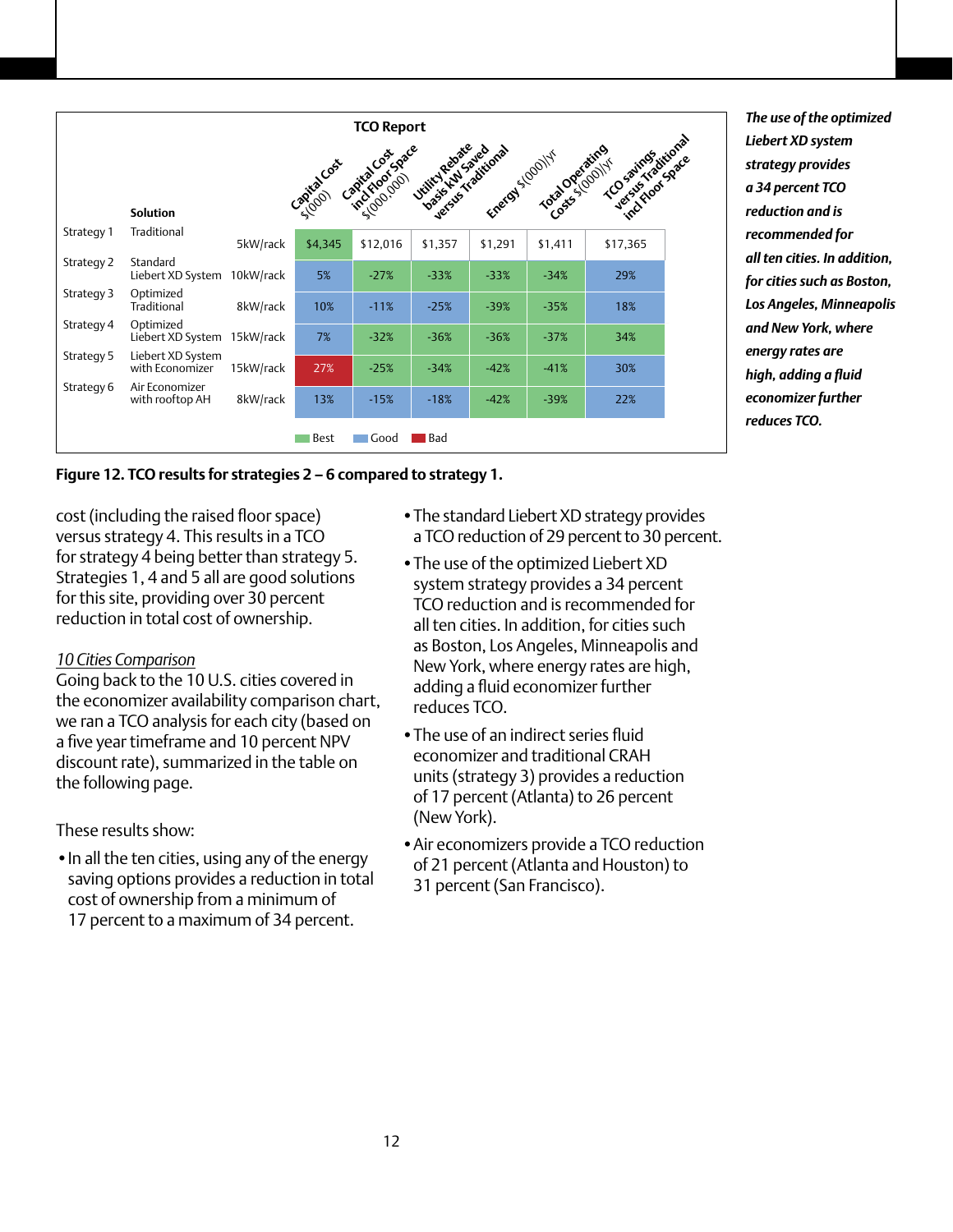*As organizations seek to improve data center efficiency, data center managers can take advantage of several cooling system strategies to combat data center energy consumption while meeting varying business criteria.*

|                   |                                |             | liebert 40 System<br>Strategy & | Strategy 2019     | iebeck to System<br>Strategy A<br>Octimized | lebel to System<br>with Economizes<br>Strategy's | Air Egyptizer<br>Strategy |
|-------------------|--------------------------------|-------------|---------------------------------|-------------------|---------------------------------------------|--------------------------------------------------|---------------------------|
| Location          |                                | Strategy in |                                 |                   |                                             |                                                  | Rooktop Atx               |
| Atlanta           | TCO <b>TELESTION</b>           | \$16,420    | \$11.704                        | \$13,469          | \$10.902                                    | \$11.456                                         | \$12.941                  |
|                   | <b>Reduction%</b>              |             | 29%                             | 18%               | 34%                                         | 30%                                              | 21%                       |
| Boston            | <b>TCO</b>                     | \$19,940    | \$14,019                        | \$14,473          | \$13.142                                    | \$12,633                                         | \$14,885                  |
|                   | <b>Reduction%</b>              |             | $30\%$                          |                   | $27\%$ and $34\%$ and $34\%$                |                                                  | <b>37%</b> 26%            |
| Chicago           | TCO \$16,611                   |             | \$11.818                        | \$13,013          | \$11,018                                    | \$11,143                                         | \$13,010                  |
|                   | Reduction%                     |             | 29%                             | 22%               | 34%                                         | 33%                                              | 22%                       |
| Dallas            | <b>TCO</b>                     | \$17.365    | \$12,339                        | \$14,170          | \$11,508                                    | \$12,090                                         | \$13,482                  |
|                   | Reduction%                     |             | 29%                             | 18%               | 34%                                         | 30%                                              | 22%                       |
| Houston           | <b>TCO</b>                     | \$17.350    | \$12.345                        | \$14,464          | \$11,502                                    | \$12.283                                         | \$13,683                  |
|                   | Reduction%                     |             |                                 |                   | 34%                                         |                                                  | 21%                       |
|                   | Los Angeles TCO \$19,528       |             | \$13,742                        | \$14,705          | \$12,877                                    | \$12,803                                         | \$14,833                  |
|                   | Reduction%                     |             | 30%                             | 25%               | 34%                                         | 34%                                              | 24%                       |
|                   | Minneapolis TCO \$16,585       |             | \$11,799                        | \$12,943          | \$11.001                                    | \$11,078                                         | \$12,932                  |
|                   | Reduction%                     |             | $\sim$ 29% $^{\circ}$           | 22%               | 34%                                         | 33%                                              | 22%                       |
| New York          | TCO \$20,636                   |             | \$14.481                        | \$14.902          | \$13.586                                    | \$13,083                                         | \$15,011                  |
|                   | <b>Reduction%</b>              |             | 30%                             | 28%               | 34%                                         | 37%                                              | 27%                       |
| San Francisco TCO |                                | \$19,523    | \$13,741                        | \$15,243          | \$12.875                                    | \$13,169                                         | \$13,515                  |
|                   | <b>Reduction%</b>              |             | $30\%$                          | $22\%$ and $22\%$ | 34%                                         | $33\%$ and $33\%$ and $31\%$                     |                           |
| Seattle           | <b>TCO</b>                     | \$15.688    | \$11.199                        | \$12,663          | \$10,426                                    | \$10,791                                         | \$11.883                  |
|                   | <b>Reduction%</b>              |             | 29%                             | 19%               | 34%                                         | 31%                                              | 24%                       |
|                   | <b>Average of</b> TCO \$17,965 |             | \$12,719                        | \$14,004 \$11,884 |                                             | \$12,053                                         | \$13,597                  |
| 10 Cities         | Reduction%                     |             | 29%                             | 22%               | 34%                                         | 33%                                              | 24%                       |
|                   |                                |             |                                 |                   |                                             |                                                  |                           |

# **Conclusion**

As organizations seek to improve data center efficiency, data center managers can take advantage of several cooling system strategies to combat data center energy consumption while meeting varying business criteria. The use of economizers and supplemental cooling systems are two technologies that merit serious consideration. Fluid economizers bring free cooling or partial free cooling benefits to a wider range of geographic areas than commonly believed. Supplemental cooling, with or without a fluid economizer, provides substantial savings, depending on your business criteria. Beyond these technologies, additional energy savings can be gained by taking measures such as increasing supply chilled water temperature, using variable air flow and increasing the kW per rack in the servers.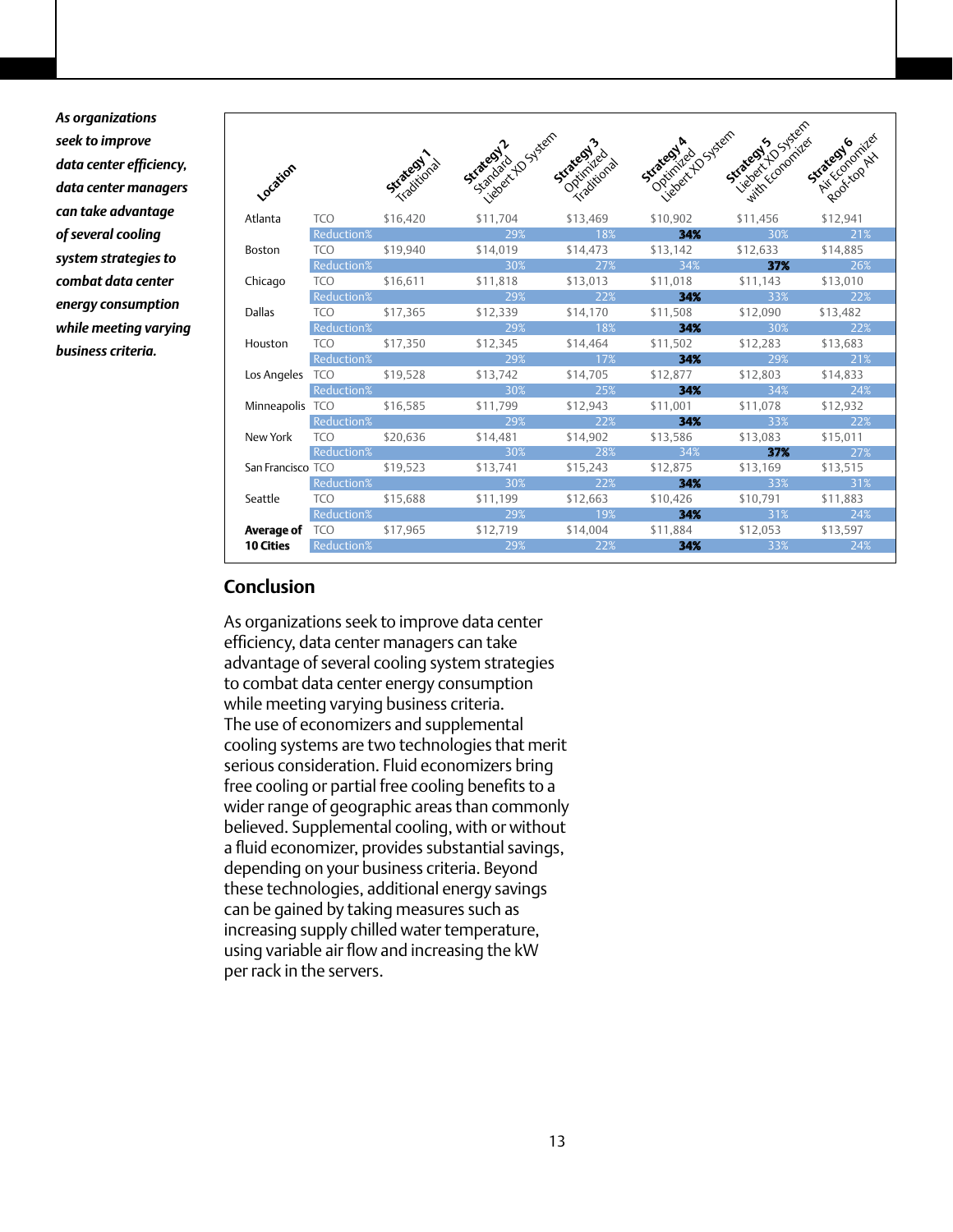### **Footnotes**

- 1. Energy Information Administration, http://www.eia.doe.gov/emeu/international/ elecprii.html, 2007.
- 2. A U.S. Environmental Protection Agency survey released in 2007 concluded that IT data centers consumed 61 billion kW of electricity at a total cost of \$4.5 billion in 2006.
- 3. Battelle Pacific Northwest National Laboratory, 2003. *Characterization of Building Controls and Energy Efficiency Options Using Commercial Building Energy Consumption Survey*.
- 4. U.S. Department of Energy Building Energy Codes Program. *Commercial Mechanical Requirements of the 2006 International Energy Conservation Code*.
- 5. Outside conditions are suitable for outside air to be used for cooling when outside air enthalpy is less than the inside CRAH/CRAC return air enthalpy. Also, the outside air dewpoint must be above allowable limits.
- 6. ASHRAE thermal guidelines for data processing environments.

### **References**

Emerson Network Power white paper, *Utilizing Economizers Effectively in the Data Center*, www.liebert.com, 2003.

Emerson Network Power white paper, *Blade Servers and Beyond: Adaptive Cooling for the Next Generation of IT Systems*, www.liebert.com, 2006.